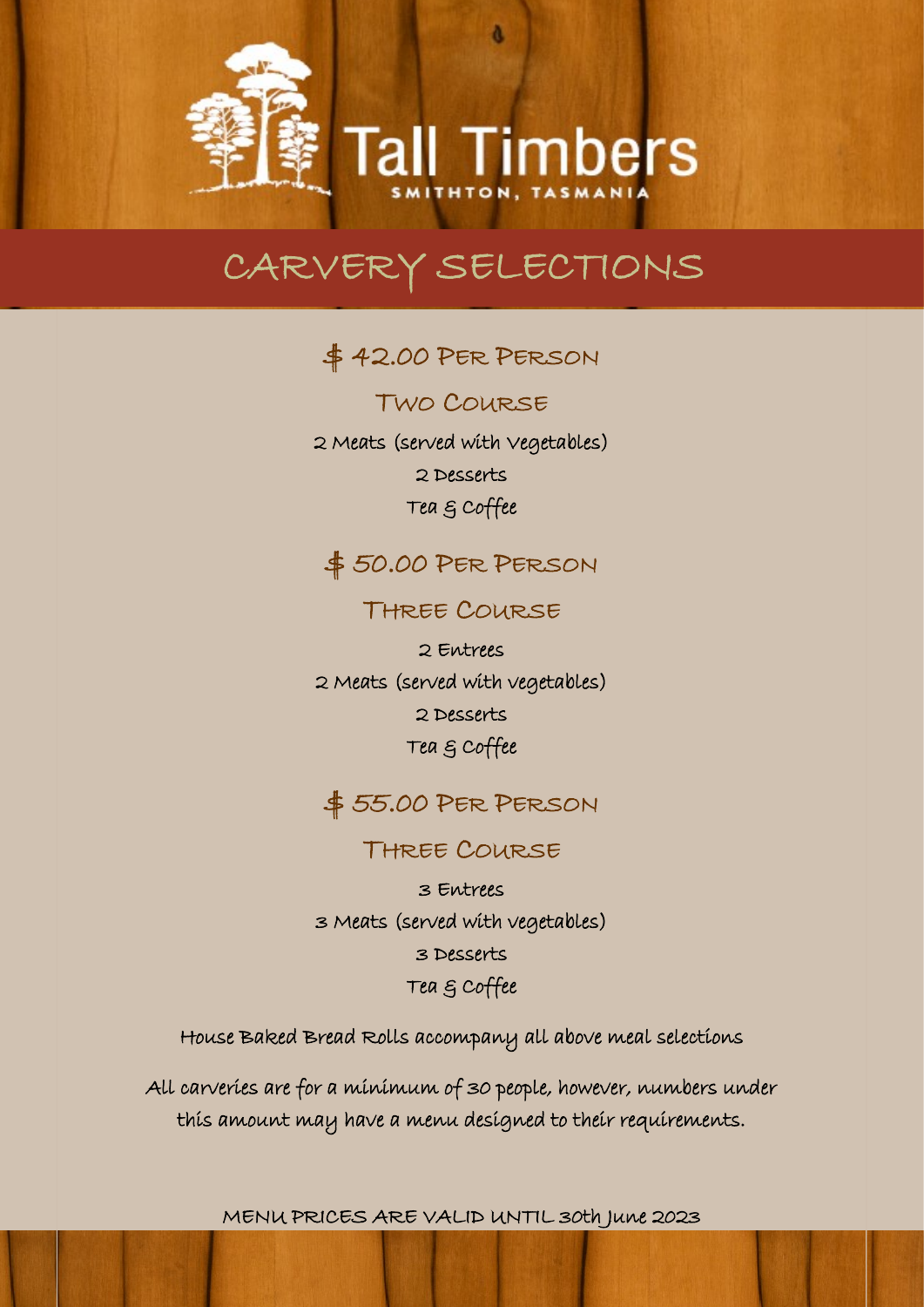d

**Timbers** 

## ENTRÉE

Soup- Cauliflower & Almond with Tasmanian black truffle oil (GF, DF, VEGAN)

Soup - Spiced Pumpkin Bisque with crayfish oil & fried sage (GF, NF, DF)

"Edge of the World" Gin Cured Salmon, blood orange g chili glaze, petit herbs, rosemary salmon bark (GF, NF, DF)

Pepper Berry Dusted Chicken – millet, Persian fetta, green pea & mint salad (GF, NF)

Cape Grim Beef Tartare – rosemary bark, hills farm pub mustard (NF)

Twice Baked Tasmanian Scallop Souffle – fennel & radish slaw

Pan-fried Potato Gnocchi – wild mushrooms, cashew crème, black truffle oil (DF, VEGAN)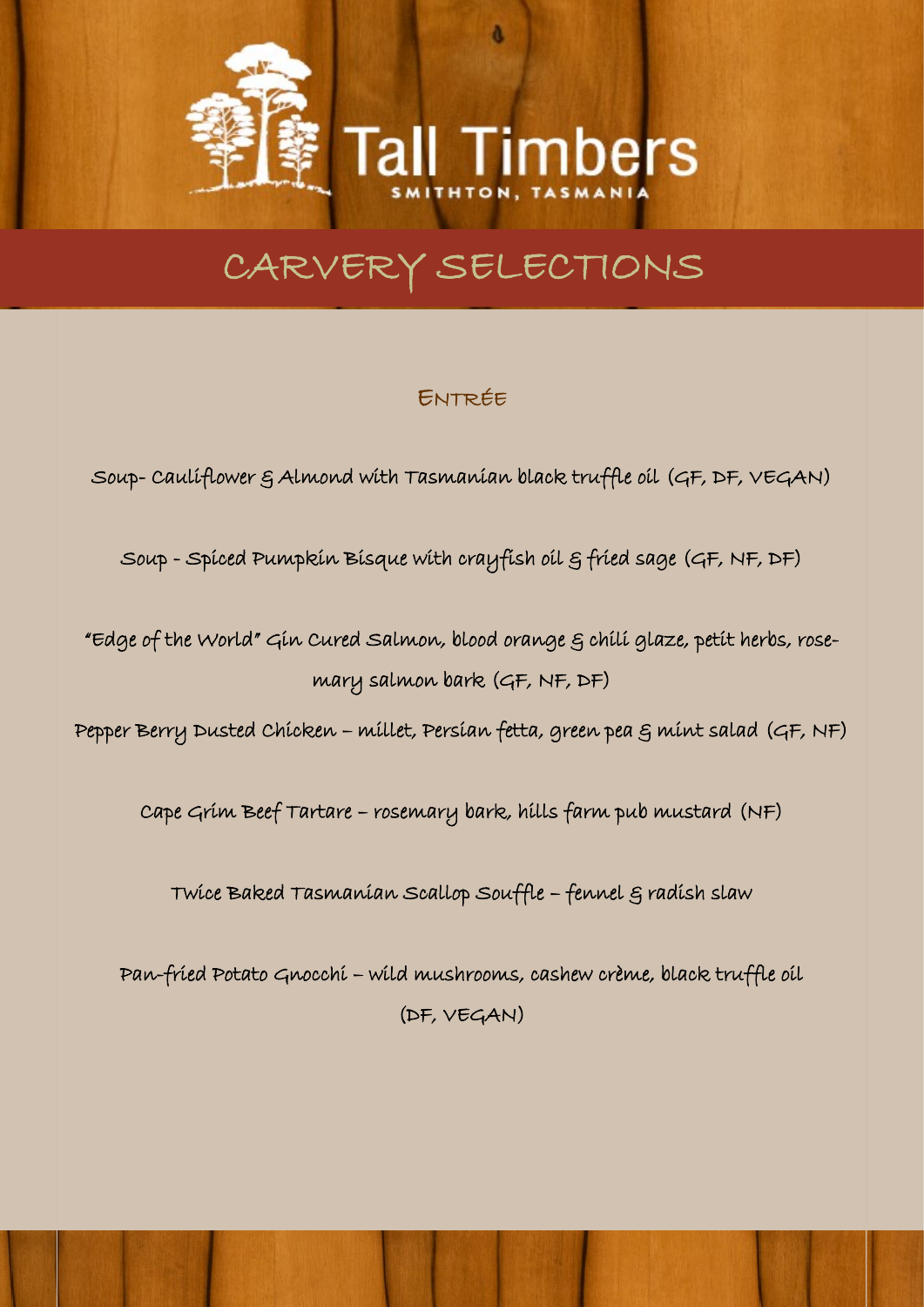d

**Tall Timbers** 

## CHOOSE FROM THE FOLLOWING FOR YOUR CARVERY

Bourbon Glazed Ham Slow roasted "Greenhams" Scotch fillet Roast "Wild Clover" Lamb Roast "Scottsdale" Pork Roast "Nichols" Chicken

## ALL CARVERY MEALS ARE SERVED WITH

Rosemary Potatoes Cauliflower Gratin Carrots with Rosemary Spiced Pumpkin Minted Peas

Rich Gravy & Condiments